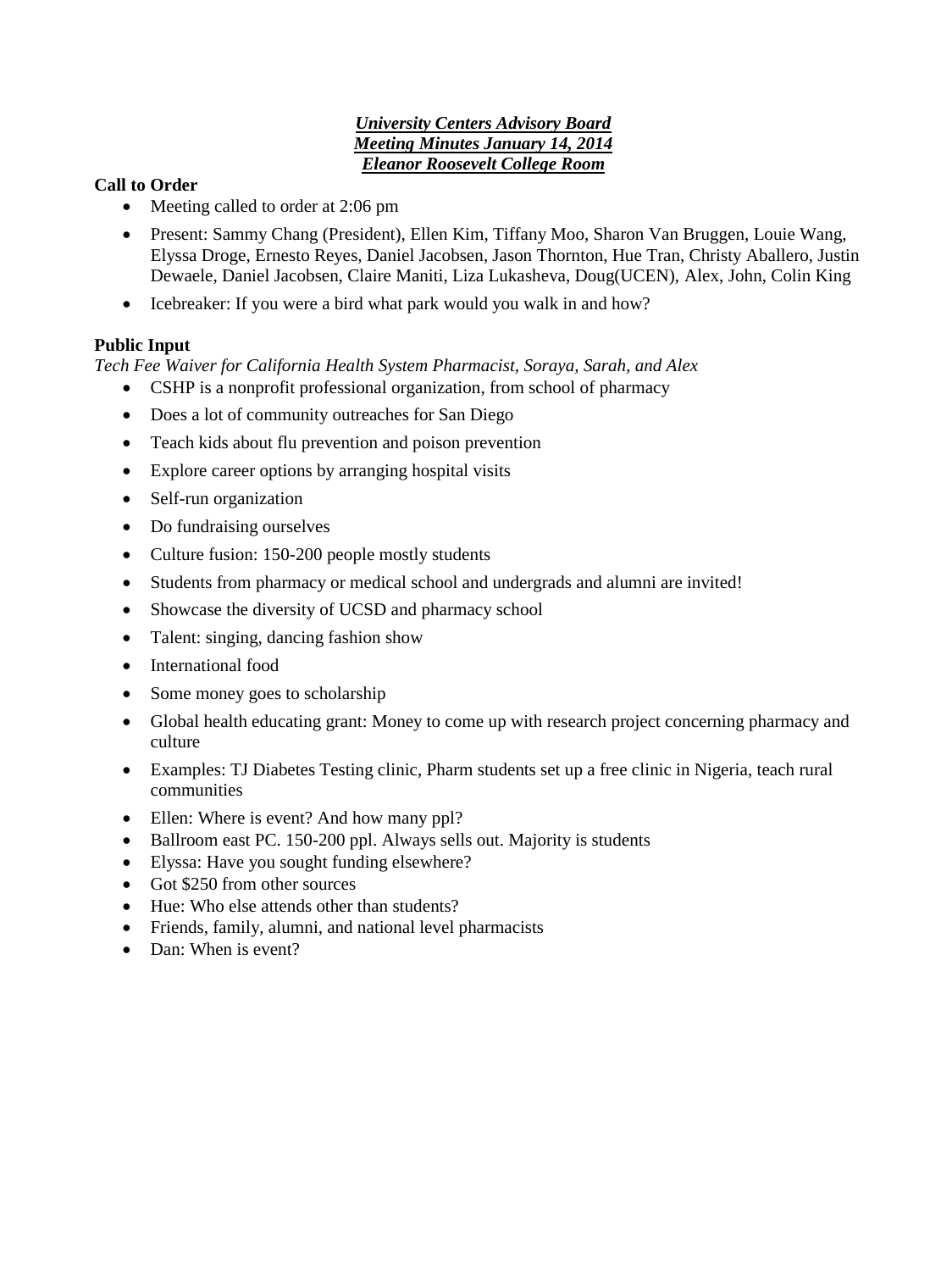$\bullet$  In May 6-10 pm

# *Tech Fee Waiver for LGBTQIA*

- Biggest educational org on campus
- Ask for tech fee subsidy for AV tech class
- 8-11 pm Saturday
- 350-400 people
- Admission is free
- Has funding from AS, but want other money to pay for performers(\$500)
- Others local performers from SD coming
- Increase attendance at UCSD for the show
- One of the only spaces for people to talk about gender identity and cultivate a bigger connection with audience in future
- Christy: Date and time?
- $\bullet$  8-11 Feb 15th
- Ellen: Location?
- PC Ballroom East
- Sammy: How are you advertising?
- FB and fliers
- Will it involve alumni?
- Yea, anyone who wants to come, free parking

# *Student Center Mural, Andrew Noda*

- Propose idea of creating mural at center of old student center where lots of students walk by
- Bring students back to student center, new student center shadows old student center
- G store and Food coop have been hit financially, by putting a mural there people might take interest
- $300x80$  in
- Wall at entrance of g store
- Make it semi-permanent
- Mostly scenic and colorful
- Simple lettering in center saying G store, the Guardian, food coop, THE G's
- Tiffany: where exactly is it?
- Next to Hi Thai in front of G store
- Are you drawing it?
- Yes it will be me
- Ellen: I thought G store would fund it?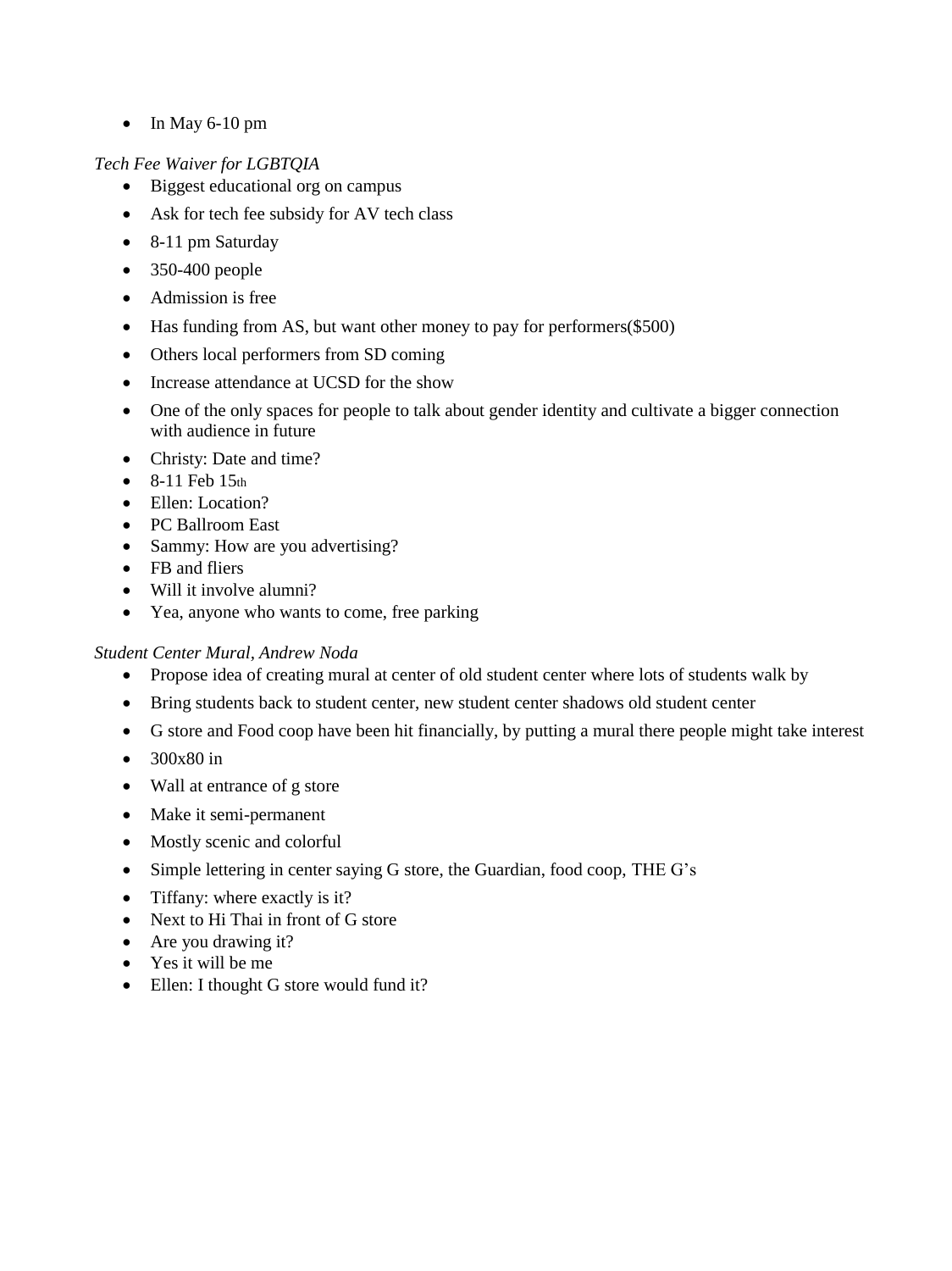- Since its school property they can't pay for it, so I wanted to ask if UCAB can pay for it
- It is space that UCSD owns, it would be unusual to allow student organizations to do this
- Not only who pays for it, but also who maintains it
- Jehoan: Do you represent student center organizations?
- G store, Guardian, Food Coop
- Jehoan: Have you had this conversation with people from the Before I die wall?
- $\bullet$  No
- Louie: Maintaining will be regulated by g store?
- Not sure
- It might become like Graffiti Hall?
- It won't be like that, graffiti hall happened by word of mouth because they were lenient and students thought it would be ok to do it. Won't give students idea to vandalize old student center
- Claire: Will you be working alone? How long will it take?
- $\bullet$  1-2 days
- Sharon: What about sketch process?
- 1 week. Already have idea in my mind
- Ellen: You said you would use really nice spray paint? How much?
- $\bullet \quad \leq $250$
- Colin: Which do you think would bring more people into those spaces?
- I can't say because I don't know much but I feel the Before I Die wall doesn't really represent the old student center. But I know my idea represents student orgs in that center
- Sharon: What is their thought about maintaining the mural?
- Just want it to be a one-time deal. Want symbolism on mural to represent themselves
- Jehoan: Would it be more important to represent the student center or bring more traffic?
- Bring more traffic
- Jehoan: Will you talk to old student center about which one they think would bring more traffic?
- Yes of course
- Sharon: What other orgs?
- Women's center, AS Notes, bookstore, Veterans center, etc.

*Before I die wall, John (AS AVP of Student Services)* 

- Services and commission provided to students
- AS Safe Rides, and other orgs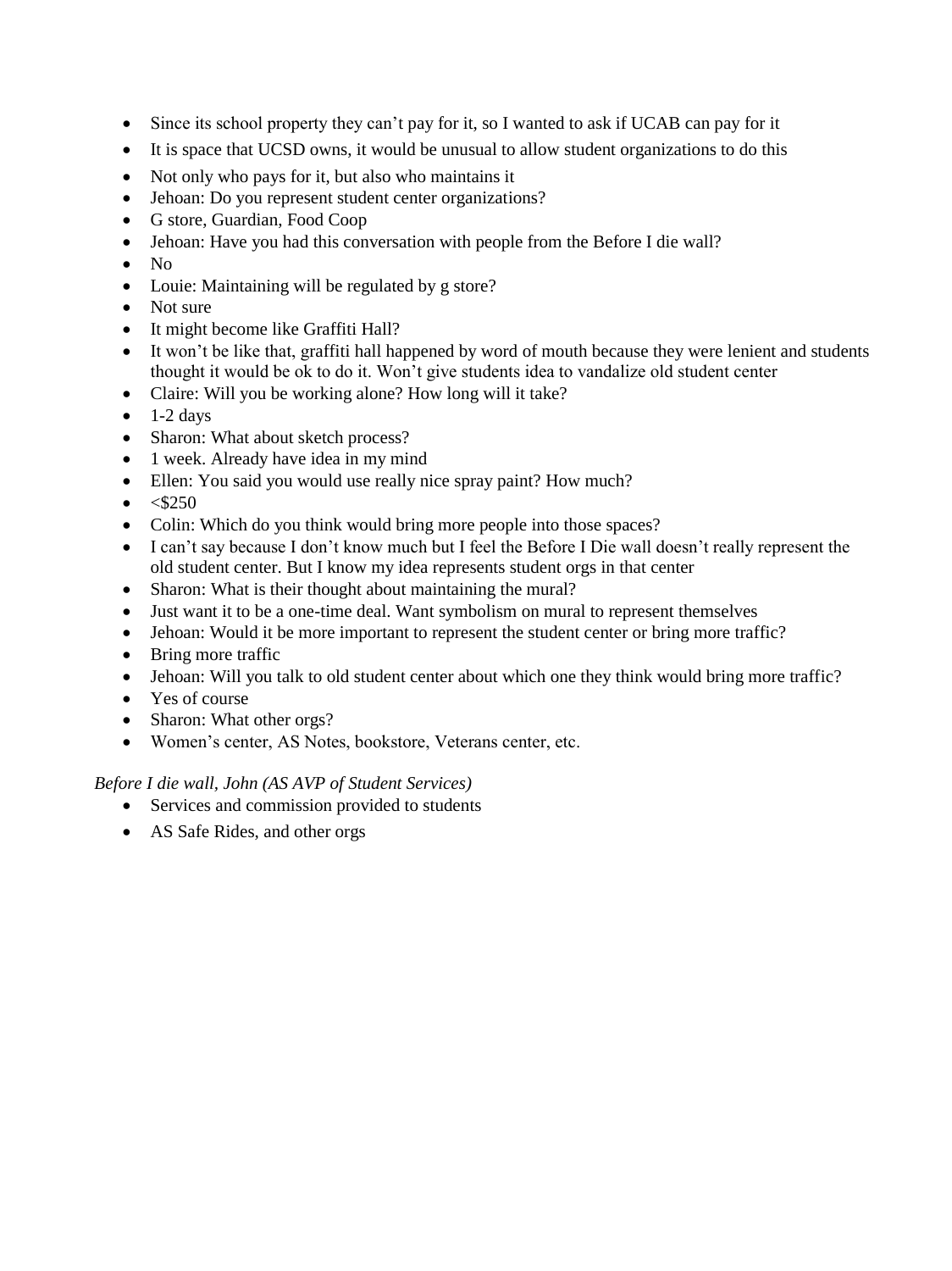- When the before I die wall was pitched to me, they wanted to bring it to a space in this university
- Not as a reaction to Graffiti Hall, but as an art project
- Wall chalkboard with Before I die. Belonged to individual who lost her family
- Became interactive piece that community came and drew on it
- Moderately fitting considering the graffiti hall situation
- Adds a piece of that back to student center
- Allows students to engage with campus in different way
- Adds a physical element to that, allowing them to be in same place with other tritons.
- Budget: Does have operations fund, has looming issue of finances, but we could help provide money
- $\bullet$   $\leq$ \$200. \$125 tool kit online and materials are very inexpensive
- beforeidie.cc
- Has responses that other people have put on there
- [asservies@ucsd.edu](mailto:asservies@ucsd.edu)
- Ellen: Maintenance of this project?
- Sponge mop; just have to wipe it down, staff of 7 who would love to work on that. We could talk about it
- Claire: Alibi (club), has the same thing, it gets wiped down 3x a day. Not a lot of lighting, so won't be visible
- Outdoor lighting maybe?
	- Sharon: When we did that recently, we had temporary lights until our budget can improve lighting
- Can also use student fees
- Colin: wants to get this implemented in plaza renovation?
- Didn't know there was another wall like this, so I didn't know. It is just an idea, they are pushing for that
- Ellen: Motion to let public input speak
- Jehoan: Seconded
- Ernesto: Derogatory things written on wall, there is a possibility that could happen
- Sharon: How often would you wipe it down?
- Every other week or 3-4 weeks, but we have to play it by ear, cannot set until we tried it out
- Sharon: Countries? Would you have different languages or all English?
- We could definitely pursue that if you think it's interesting
- Andrew Noda: What space would you be using?
- Breezeway, west side of student center, G store ahead of you
- Andrew Noda: Why not put it in graffiti hall?
- Louie: It will be impossible to get it into graffiti hall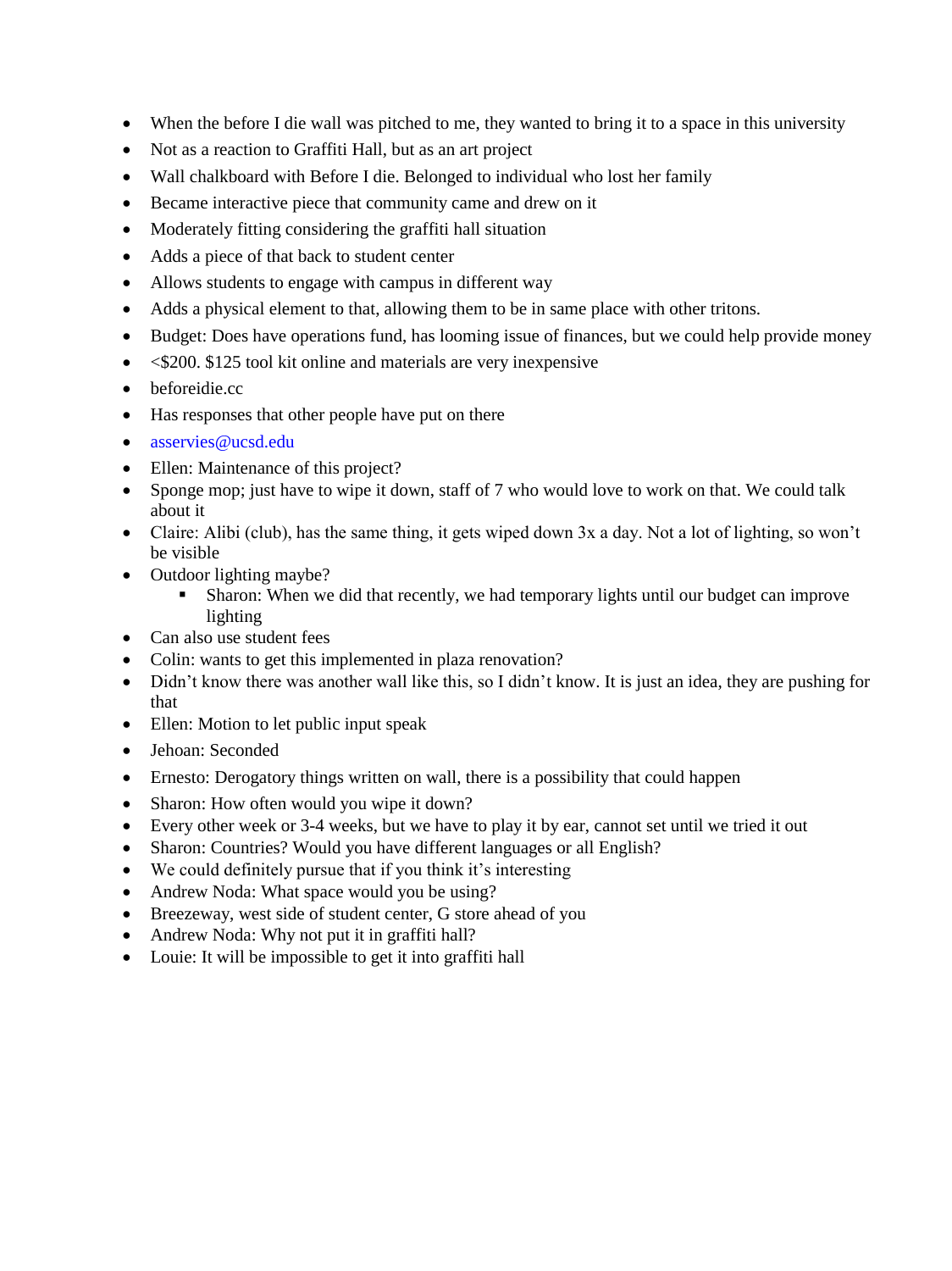- Liza: People who own that area and Dean of visual arts did not want space to be utilized that way. It has been closed for anything don't want to bring anything to that space
- Jehoan: Office would provide chalk as a service?
- Yea and I have realized is there is an excess of revenue from condom funds
- Emily Marx: might be a good way to get traffic, the Before I die wall because people crave human to human connections: safe way to connect with other people
- Louie: I think having a before I die wall and selling chalk at G store to increase awareness of G store is a good idea.
- Claire: Won't it be better to have it in lighter area?
- Claire: Have you talked to general store?
- I envisioned it as collaboration between AS and University Centers I would love to talk to them though.
- Colin: Graffiti hall shouldn't be an issue to voting for this because new Graffiti Park discussion
- Louie: How much would the estimate be for lighting?
- Sharon: Visibility isn't really a concern, the student center is darker but lighting is adequate. Want to create it as main passageway want to redirect traffic through student center.
- Emily: What is the space on the other side?
- Old offices that are covered with graphite.
- Andrew Noda: I feel like his project would bring more traffic but will still talk to student orgs

#### *Tech Fee Waiver for Fashion Show*

- Hermanas Unidas annual catwalk fashion show
- AV tech subsidy
- Giving back to community, donating to victims of cancer
- $\bullet$  \$550 subsidy up to \$375
- Sharon: Did you submit a tech fee subsidy request online?
- Yes this morning
- Jehoan: Is it open to public?
- Yes
- Where is it?
- PC East
- Louie: How much is it
- Free but asking for donations \$6
- Ellen: Times for event?
- Doors open at 6 and after party at Porters Pub
- Tiffany: How many people attending?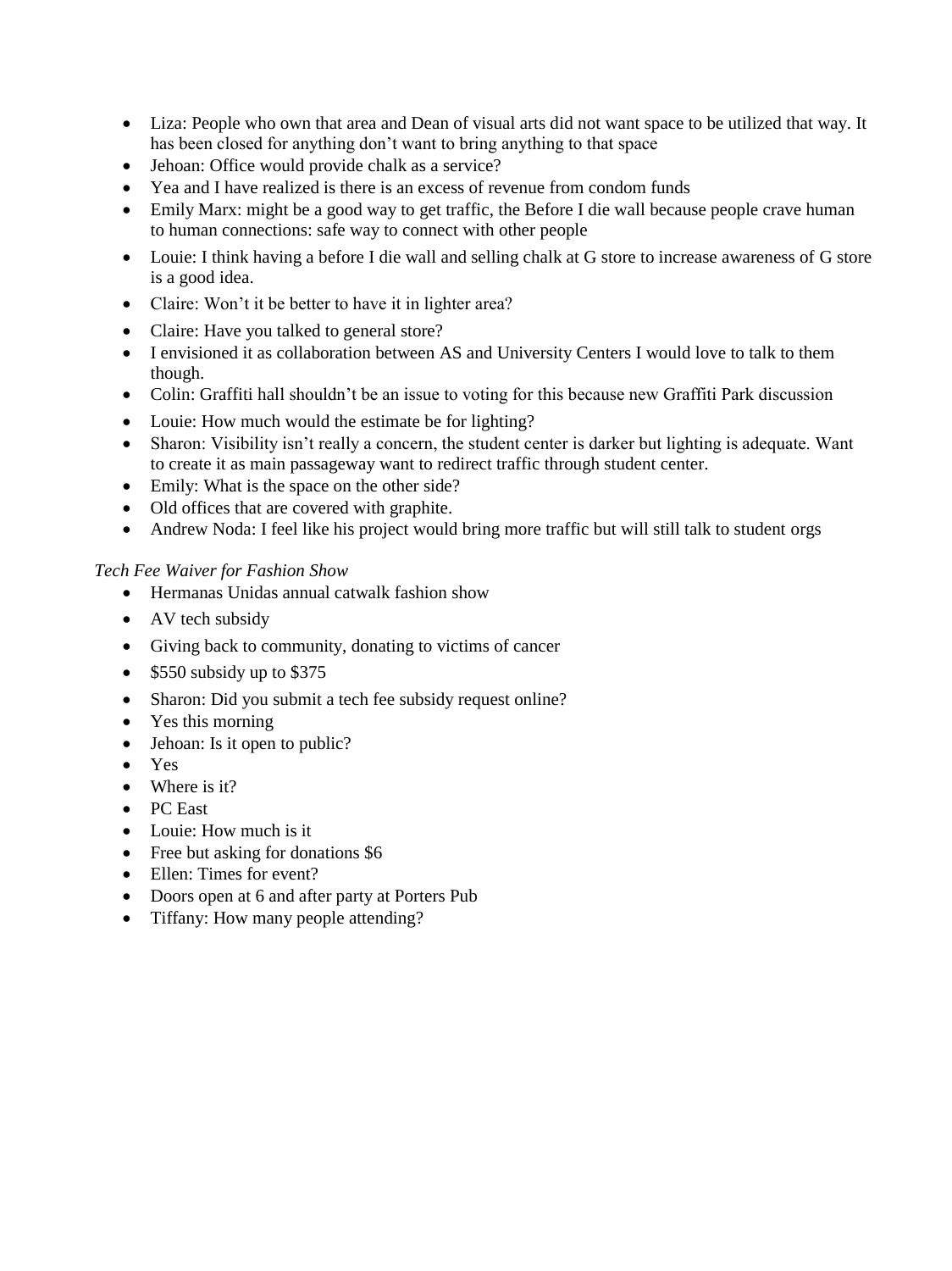- $~250$
- Have more chapters now and advertising than before
- Louie: Is after party free for students participating in show?
- Yes

Divas in Denial Event:

- 1. No
- 2. Yes
- 3. Yes
- 4. No
- 5. Yes
- 6. Yes
- 7. Yes
- 8. Yes
- 9. No
- 10. Yes
- 1.50 per student
- Daniel: Move to fund them for requested amount of \$350 Ernesto: Seconded

SKAGGS Culture Fusion

- 1. Yes
- 2. Yes
- 3. Yes
- 4. No
- 5. Yes
- 6. Yes
- 7. Yes
- 8. Yes
- 9. Yes
- 10. No

2.00 per person

Daniel: Move to fund them for max amount of \$350

Louie: Seconded Hermanas Unidas Fashion show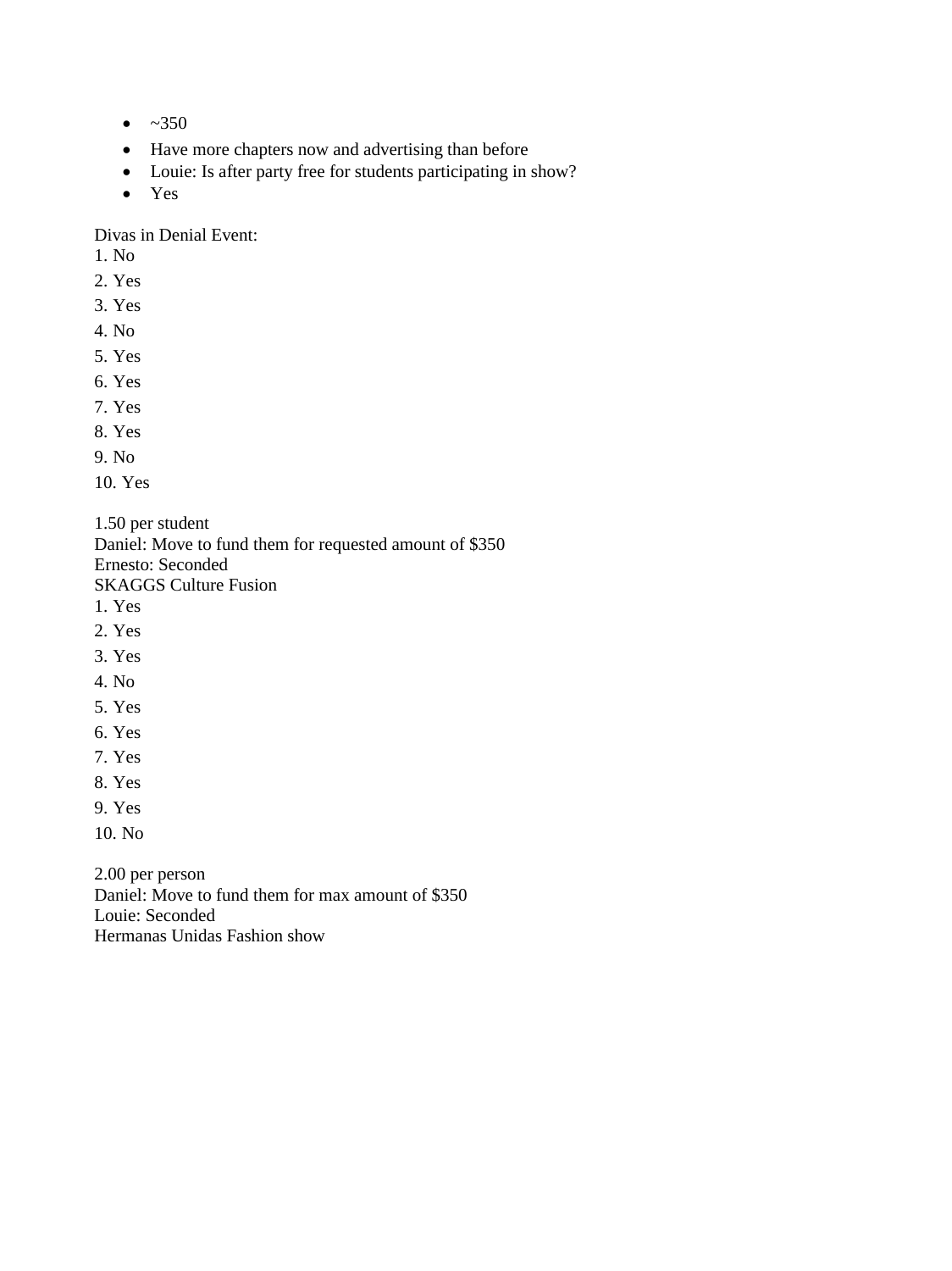- 1. No
- 2. Yes
- 3. Yes
- 4. No
- 5. Yes
- 6. Yes
- 7. Yes
- 8. Yes
- 9. Yes
- 10. Yes

2.00 per person Daniel: Move to fund max \$350 for event Ellen: Seconded **Chair Report, Samuel Chang**  Doodle for budget committee **Vice Chair Report, Elyssa Droge**  Space allocation committee 3-4 Sungod lounge on Thursday **Director Report, Sharon Van Bruggen and Doug** 

*Budget Projections Update* 

- As we spend money on capital projects we are taking money from our reserves
- 14.8 million to maintain facilities in working conditions
- We don't have the reserve to cover that with a modified plan
- Every year we have been budgeting and cut things and reduce things, one of those things is maintenance
- \$800,000 allocated for maintenance, but now \$900,000
- Those numbers can fluctuate and change
- Deferring those places year after year
- Cost budgeted for increases every year due to inflation
- Ellen: What happens if the reserves run out?
- Sharon: Even our operations in deficit are absolute emergencies. We won't be able to renovate or convert into study space. Only do things fire marshal is requiring. Not going to let us spend on things that don't consider safety.
- Elyssa: What amount of fee increase to relieve debt?
- Sharon: Something that Doug could look into for scenarios. Plays into discussion budget committee needs not reopening crafts center or willing to invest dollars?
- Sammy: Is it getting less deferred maintenance on it?